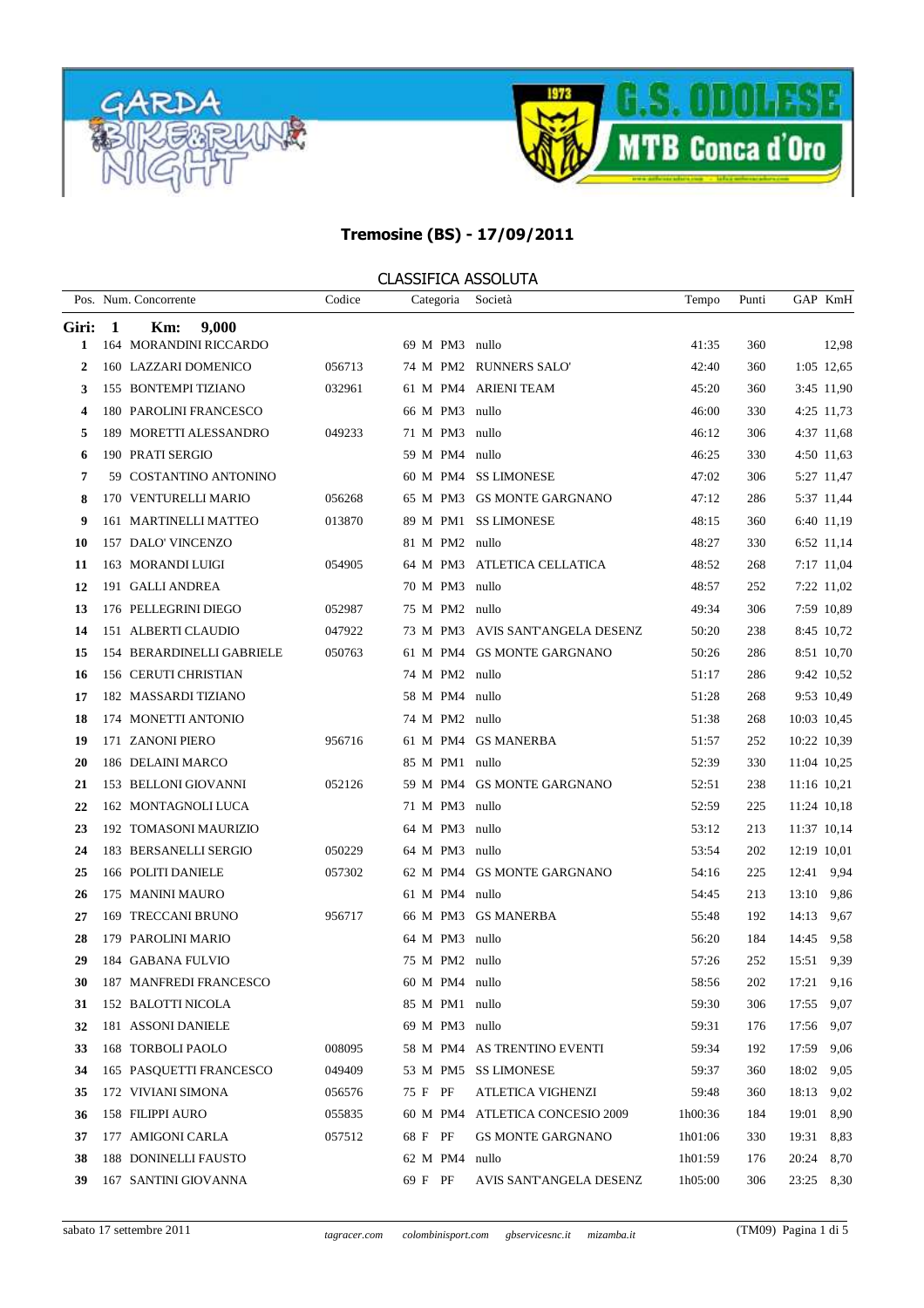



|                  |   | Pos. Num. Concorrente                | Codice  | Categoria      | Società                               | Tempo   | Punti |            | GAP KmH    |
|------------------|---|--------------------------------------|---------|----------------|---------------------------------------|---------|-------|------------|------------|
| 40               |   | 185 CAVAZZA FABIO                    |         | 84 M PM1 nullo |                                       | 1h05:02 | 286   | 23:27      | 8,30       |
| 41               |   | 193 BONZANINI DOMENICO               |         | 63 M PM4 nullo |                                       | 1h10:08 | 168   | 28:33      | 7,69       |
| 42               |   | 173 ZIMMER VERENA                    |         | 74 F PF        | nullo                                 | 1h10:10 | 286   | 28:35      | 7,69       |
| 43               |   | 194 MARCONI GIANLUIGI                |         | 64 M PM3 nullo |                                       | 1h10:13 | 168   | 28:38      | 7,69       |
| 44               |   | 178 PICCOLI SANDRA                   |         | 67 F PF        | nullo                                 | 1h17:00 | 268   | 35:25 7,01 |            |
| Giri:            | 1 | Km: 11,000                           |         |                |                                       |         |       |            |            |
| 1                |   | 5 FENAROLI DIEGO                     | 905781V |                | 73 M SM3 ZAINA CLUB A.S.D.            | 29:21   | 360   |            | 22,48      |
| $\boldsymbol{2}$ |   | 147 FATONE STEFANO                   | 010768  |                | 74 M SM2 GS AURORA 98                 | 30:01   | 360   |            | 40 21,98   |
| 3                |   | 150 GIRARDI DANIELE                  | 913995B |                | 83 M SM2 BIKE TEAM BRUCIATI A. S. D.  | 30:38   | 330   |            | 1:17 21,54 |
| 4                |   | 8 BERTANZA STEFANO                   | 995988P |                | 88 M SM1 BIKBIKE ACD                  | 30:55   | 360   |            | 1:34 21,34 |
| 5                |   | 11 DE MATTE' JONATHAN                | 966421Q |                | 85 M SM1 G.S. ALPINI BIKE POVO A.S.D. | 30:56   | 330   |            | 1:35 21,32 |
| 6                |   | 12 DE MATTE' MICHELE                 | 721173Z |                | 93 M SM1 G.S. ALPINI BIKE POVO A.S.D. | 30:58   | 306   |            | 1:37 21,31 |
| 7                |   | 90 TIBONI TIZIANO                    | 547982P | 75 M M2        | CORSETTI A.S.D.                       | 31:07   | 360   |            | 1:46 21,20 |
| 8                |   | 93 TOSELLI DAVIDE                    | 940626F |                | 84 M SM1 ZAINA CLUB A.S.D.            | 31:15   | 286   |            | 1:54 21,11 |
| 9                |   | 207 HIENE STEFAN                     |         | 75 M SM2 nullo |                                       | 31:31   | 306   |            | 2:10 20,93 |
| 10               |   | 63 HINTERSEEN JOHANNES               |         | 94 M SM1 nullo |                                       | 31:32   | 268   |            | 2:11 20,93 |
| 11               |   | 111 LEONESIO MAURIZIO                | 914018K |                | 87 M SM1 ZAINA CLUB A.S.D.            | 31:34   | 252   |            | 2:13 20,90 |
| 12               |   | 15 FRUNER MARCO                      | 840408J |                | 71 M SM3 SKATENATEAM BIKE             | 31:36   | 330   |            | 2:15 20,87 |
| 13               |   | 82 NICOLINI SERGIO                   | 910312W | 71 M M3        | NOVAGLI TEAM BIKE SENINI              | 31:43   | 360   |            | 2:22 20,80 |
| 14               |   | 116 FRANCINI SIMONE                  | 868620R |                | 84 M MT2 A.S.D PERTICA BASSA CICLI    | 32:46   | 360   |            | 3:25 20,13 |
| 15               |   | 24 PELIZZARI IVANO                   | 946844U |                | 71 M SM3 MTB LODRONE-LEONI CICLI      | 32:48   | 306   |            | 3:27 20,11 |
| 16               |   | 40 GIACOMINI GIOVANNI                | 011678  |                | 83 M SM2 ZIPPO + ASD                  | 32:49   | 286   |            | 3:28 20,10 |
| 17               |   | 101 ANDRINI ENRICO                   | 621860A | 79 M M1        | MTB AGNOSINE A.S.D.                   | 32:51   | 360   |            | 3:30 20,08 |
| 18               |   | <b>36 ROSSI VALTER</b>               | 022180  |                | 62 M SM4 FREE TEAM                    | 32:52   | 360   |            | 3:31 20,07 |
| 19               |   | 9 BETTINELLI RUDI                    | 1062103 |                | 81 M SM2 GS MANERBA                   | 32:53   | 268   |            | 3:32 20,06 |
| 20               |   | 98 ZANARDELLI ENRICO                 | 942257B | 64 M M4        | SPRINT BIKE LUMEZZANE A.              | 32:54   | 360   |            | 3:33 20,05 |
| 21               |   | 134 TARGHETTINI THOMAS               | 960550K |                | 94 M JMT ZAINA CLUB A.S.D.            | 32:59   | 360   |            | 3:38 20,00 |
| 22               |   | 37 BERTERA GIUSEPPE                  |         | 61 M SM4 nullo |                                       | 33:01   | 330   |            | 3:40 19,98 |
| 23               |   | 146 STAGNOLI FERRUCCIO               | 016463  | 67 M M3        | G.S. COMAZZO                          | 33:19   | 330   |            | 3:58 19,80 |
| 24               |   | 31 ANTOLINI GABRIELE                 | 791235W |                | 84 M SM1 MTB LODRONE-LEONI CICLI      | 33:22   | 238   |            | 4:01 19,77 |
| 25               |   | 26 PESCI TIZIANO                     | 910338G |                | 70 M SM3 MTB SOPRAZOCCO A.S.D.        | 33:30   | 286   |            | 4:09 19,69 |
| 26               |   | 48 ZOETTI ANDREA                     | 015058  |                | 72 M SM3 CICLO CLUB ASOLA             | 33:43   | 268   |            | 4:22 19,56 |
| 27               |   | 33 SBARBERI ENRICO                   | 718273J |                | 80 M SM2 G.S.ODOLESE MTB CONCA D      | 33:45   | 252   |            | 4:24 19,55 |
| 28               |   | 50 RIDOLI MAURIZIO                   | 011092  |                | 63 M SM4 T.B.R. ASD                   | 33:48   | 306   |            | 4:27 19,52 |
| 29               |   | 35 COMPARIN ALBERTO                  | 920981Q |                | 76 M SM2 FM BIKE FACTORY TEAM A.S     | 33:49   | 238   |            | 4:28 19,51 |
| 30               |   | 97 ZANARDELLI EROS MARIO OTT 942253F |         |                | 87 M MT2 SPRINT BIKE LUMEZZANE A.     | 33:53   | 330   |            | 4:32 19,47 |
| 31               |   | 129 PELLEGRINO DOMENICO              | 792920S |                | 90 M MT1 24H VAL RENDENA A.S.D.       | 33:54   | 306   |            | 4:33 19,46 |
| 32               |   | 58 PAIOLA GIANPIETRO                 |         |                | 62 M SM4 TEAM ZANOLA                  | 33:56   | 286   |            | 4:35 19,44 |
| 33               |   | 208 BONZANINI ANGELO                 |         | 94 M SM1 nullo |                                       | 34:05   | 225   |            | 4:44 19,35 |
|                  |   | 34 133 PASINI ANDREA                 | 916311P | 77 M M1        | BIKE TEAM BRUCIATI A. S. D.           | 34:10   | 330   |            | 4:49 19,31 |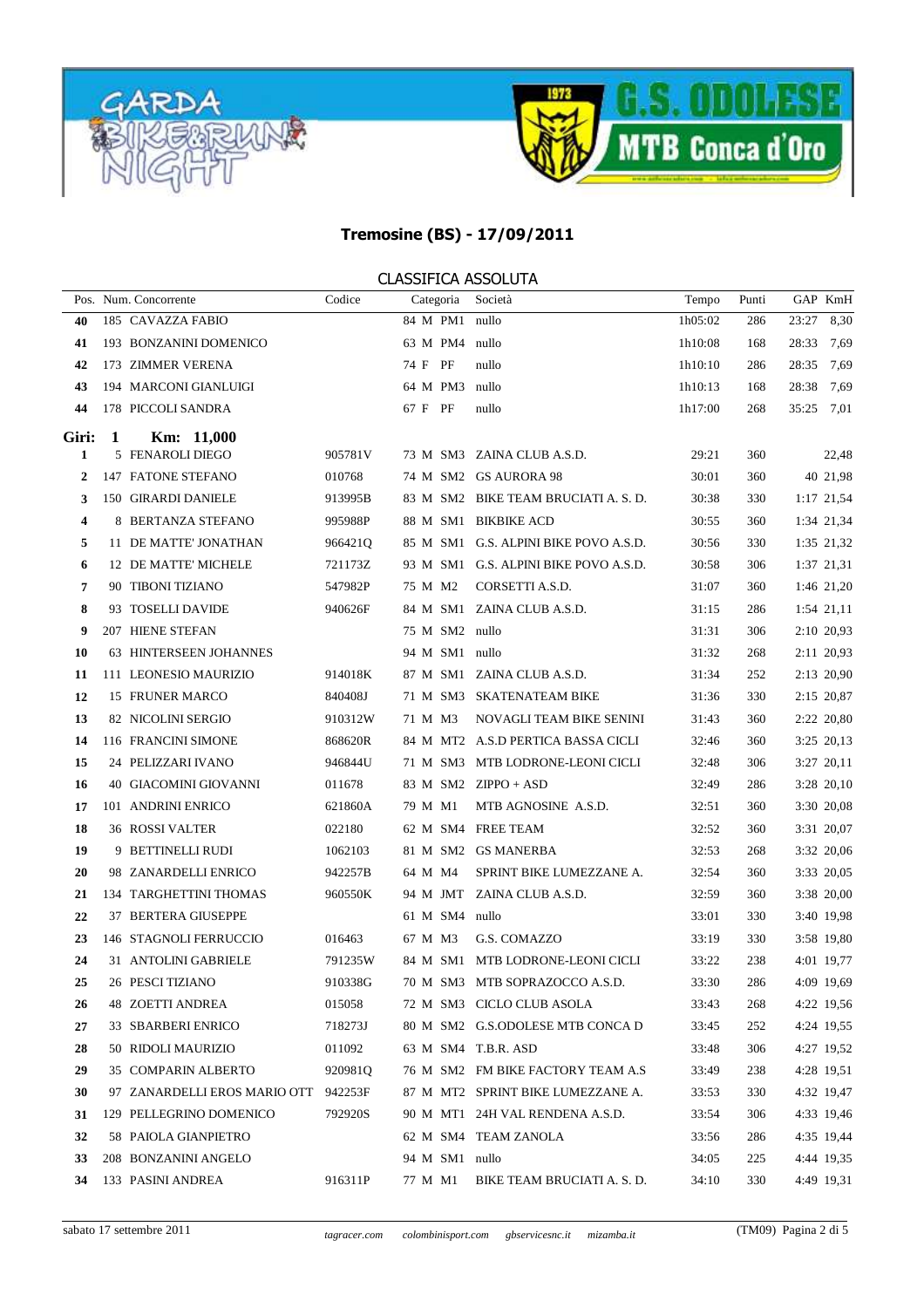



|    | Pos. Num. Concorrente      | Codice    | Categoria           | Società                              | Tempo | Punti | GAP KmH    |
|----|----------------------------|-----------|---------------------|--------------------------------------|-------|-------|------------|
| 35 | 23 PEDERGNANA MARIO        | 02521869  |                     | 63 M SM4 SPORT & FITNESS             | 34:13 | 268   | 4:52 19,28 |
| 36 | 73 DEBALINI GIANLUCA       | 992134B   | 74 M M2             | <b>G.S.ODOLESE MTB CONCA D</b>       | 34:29 | 330   | 5:08 19,13 |
| 37 | 38 POLI LUCA               | 921722Q   |                     | 72 M SM3 MTB LODRONE-LEONI CICLI     | 34:42 | 252   | 5:21 19,01 |
| 38 | 140 MONFARDINI ANGELO      | 011088    | 66 M SM3 T.B.R. ASD |                                      | 34:50 | 238   | 5:29 18,94 |
| 39 | <b>68 BIANCHI GIANLUCA</b> | 951591L   | 67 M M3             | MDL RACING CREW A.S.D.               | 34:57 | 306   | 5:36 18,87 |
| 40 | 130 TANGHETTI CLAUDIO      | 704140L   | 78 M M1             | SPRINT BIKE LUMEZZANE A.             | 34:58 | 306   | 5:37 18,86 |
| 41 | 117 VAGLIA MICHELE         | 868625A   | 76 M M2             | A.S.D PERTICA BASSA CICLI            | 35:00 | 306   | 5:39 18,85 |
| 42 | 39 ZANARDI ALDO            | 787930X   |                     | 66 M SM3 SCOTT R.T.A.S.D.            | 35:01 | 225   | 5:40 18,84 |
| 43 | 64 BERTAMINI STEFANO       | 022371    |                     | 97 M JMT SC CICLI PEDERZOLLI ELITE   | 35:03 | 330   | 5:42 18,82 |
| 44 | 13 DUCHI SILVIO            | 975814K   |                     | 68 M SM3 24H VAL RENDENA A.S.D.      | 35:05 | 213   | 5:44 18,80 |
| 45 | 49 VALENTI ALBERTO         | 928708J   |                     | 66 M SM3 FM BIKE FACTORY TEAM A.S    | 35:08 | 202   | 5:47 18,78 |
| 46 | 60 BRESCIANI FRANCO        |           | 58 M SM4 nullo      |                                      | 35:10 | 252   | 5:49 18,76 |
| 47 | 54 ZANOLA GIOVANNI         | 011155    |                     | 51 M SM5 TEAM ZANOLA                 | 35:11 | 360   | 5:50 18,75 |
| 48 | 139 TORBOL GIANFRANCO      | 777797B   |                     | 59 M SM4 TEAM GIULIANI CICLI ARCO    | 35:13 | 238   | 5:52 18,73 |
| 49 | 128 BERTOLOTTI LUCA        | 969235G   | 75 M M2             | TEAM 2ACERI A. S. DILETTA            | 35:15 | 286   | 5:54 18,71 |
| 50 | <b>46 TOMASI STEFANO</b>   | 021763    |                     | 87 M SM1 POL.SAN GIORGIO UGO BIKE    | 35:32 | 213   | 6:11 18,57 |
| 51 | 32 TONELLI PAOLO           | 021795    |                     | 60 M SM4 POL.SAN GIORGIO UGO BIKE    | 35:36 | 225   | 6:15 18,53 |
| 52 | 145 LEOGRANDE GIANDOMENICO | 918743A   | 66 M M4             | ZAINA CLUB A.S.D.                    | 35:46 | 330   | 6:25 18,44 |
| 53 | 10 BIANCHI FEDERICO        | 02523203  |                     | 69 M SM3 TEAM BIKE GAVARDO           | 36:01 | 192   | 6:40 18,32 |
| 54 | 17 LIGASACCHI GIANMARIA    | 706504G   |                     | 62 M SM4 TEAM 2ACERI A. S. DILETTA   | 36:06 | 213   | 6:45 18,28 |
| 55 | 53 ZINETTI ENRICO          | 011094    | 74 M SM2 T.B.R. ASD |                                      | 36:09 | 225   | 6:48 18,25 |
| 56 | 204 TRIBOLDI GIORGIO       |           | 78 M CIM nullo      |                                      | 36:17 | 360   | 6:56 18,18 |
| 57 | 22 PAOLAZZI CLAUDIA        | 778017H   | 76 F SF             | MTB LODRONE-LEONI CICLI              | 36:21 | 360   | 7:00 18,15 |
| 58 | 14 LEDER GIOVANNI          | 717250N   |                     | 77 M SM2 SKATENATEAM BIKE            | 36:31 | 213   | 7:10 18,07 |
| 59 | 77 MANGERINI BALDASSARRE   | 02522591  | 61 M M5             | PITON FUTURA TEAM                    | 36:41 | 360   | 7:20 17,98 |
| 60 | 28 ZECCHI SIMONE           | 866439W   |                     | 69 M SM3 MTB SOPRAZOCCO A.S.D.       | 37:00 | 184   | 7:39 17,83 |
| 61 | 62 ANTONAZZO FRANCESCO     | 937112D   | 68 M M3             | <b>G.S.ODOLESE MTB CONCA D</b>       | 37:03 | 286   | 7:42 17,81 |
| 62 | 206 ROSA ANDREA            | 0955262   |                     | 70 M SM3 GRUPPO CICLISTICO FERALPI   | 37:07 | 176   | 7:46 17,77 |
| 63 | 44 ABENI DAVIDE            | 786839X   |                     | 73 M SM3 TEAM BIKE GUSSAGO A.S.D.    | 37:09 | 168   | 7:48 17,76 |
| 64 | <b>42 WOTRUBA BERNHARD</b> |           | 80 M SM2 nullo      |                                      | 37:22 | 202   | 8:01 17,65 |
| 65 | 203 FELCI UMBERTO          |           | 64 M SM3 nullo      |                                      | 37:25 | 160   | 8:04 17,63 |
| 66 | 69 BIONDETTI FEDERICO      | 706531S   | 70 M M3             | NOVAGLI TEAM BIKE SENINI             | 37:31 | 268   | 8:10 17,58 |
| 67 | 7 BELLERI ALESSANDRO       | 110779328 |                     | 74 M SM2 GAM SAREZZO S.EMILIANO      | 37:35 | 192   | 8:14 17,55 |
| 68 | 112 PANELLI MARCELLO       |           | 77 M CIM nullo      |                                      | 37:37 | 330   | 8:16 17,53 |
| 69 | 18 MANINETTI ALESSANDRO    | 949589G   |                     | 79 M SM2 G.S.ODOLESE MTB CONCA D     | 37:41 | 184   | 8:20 17,50 |
| 70 | 115 ZECCHINI JANEZ         | 886318Z   | 78 M M1             | A.S.D PERTICA BASSA CICLI            | 37:45 | 286   | 8:24 17,47 |
| 71 | 29 TURINA CLAUDIO          | 972935R   |                     | 64 M SM3 BIKE TEAM BRUCIATI A. S. D. | 37:49 | 152   | 8:28 17,44 |
| 72 | 66 BETTIOLO STEFANO        | 472990Y   | 60 M M5             | U.C. SALZANO                         | 37:51 | 330   | 8:30 17,43 |
| 73 | 119 DEBALINI TIZIANO       | 938714Z   | 62 M M4             | G.S.ODOLESE MTB CONCA D              | 37:53 | 306   | 8:32 17,41 |
| 74 | 85 PEDERZOLLI ALESSIO      | 021714    |                     | 94 M JMT SC CICLI PEDERZOLLI ELITE   | 38:08 | 306   | 8:47 17,30 |
| 75 | 87 POINELLI FEDERICO       |           | 95 M CIM nullo      |                                      | 38:09 | 306   | 8:48 17,29 |
|    |                            |           |                     |                                      |       |       |            |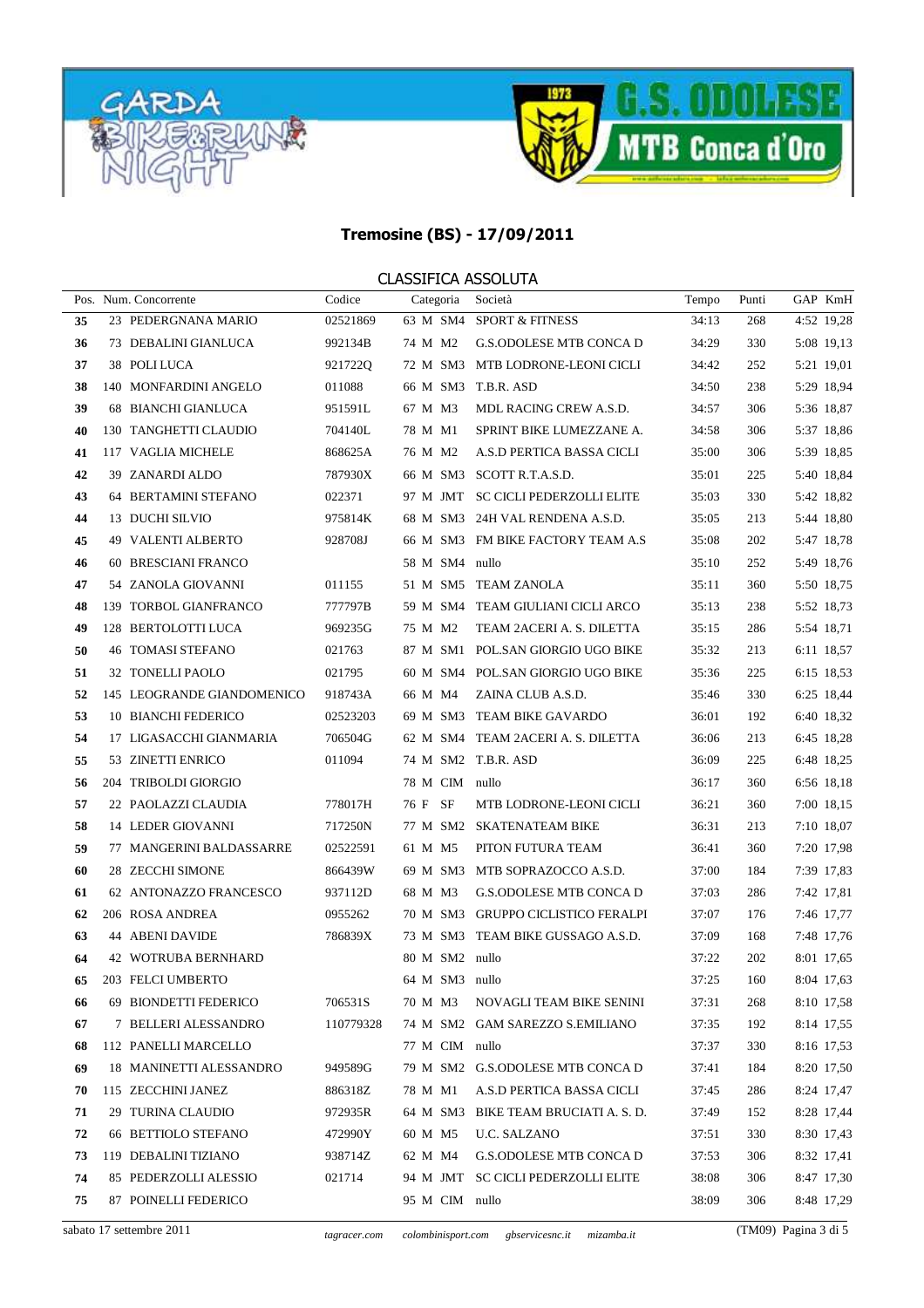



|            | Pos. Num. Concorrente      | Codice  | Categoria      | Società                            | Tempo | Punti |             | GAP KmH    |
|------------|----------------------------|---------|----------------|------------------------------------|-------|-------|-------------|------------|
| 76         | 80 MELZANI PIERGIORGIO     |         | 67 M CIM       | nullo                              | 38:16 | 286   |             | 8:55 17,24 |
| 77         | 142 TOSINI ENZO            | 010978  | 63 M M4        | nullo                              | 38:25 | 286   |             | 9:04 17,17 |
| 78         | 123 BERTERA ALESSANDRO     |         | 71 M M3        | nullo                              | 38:31 | 252   |             | 9:10 17,13 |
| 79         | 126 RIGHES DARIO           | 950937Z | 65 M M4        | A.S.D. PEDALE FELTRINO T.B.        | 38:38 | 268   |             | 9:17 17,07 |
| 80         | 137 MOMBELLI ALBERTO       | 522016G | 65 M M4        | U.S. LIBERTAS 1911 - BRESCI        | 38:40 | 252   |             | 9:19 17,06 |
| 81         | 30 BEGNI MARCO             |         | 72 M SM3 nullo |                                    | 38:48 | 146   |             | 9:27 17,00 |
| 82         | 210 SCALVINI LUCA          | 665482Y |                | 77 M SM2 G.C.POLISPORTIVA TORBOLE  | 39:04 | 176   |             | 9:43 16,89 |
| 83         | 149 MOR RENATO             | 620061B | 65 M M4        | CORSETTI A.S.D.                    | 39:17 | 238   |             | 9:56 16,79 |
| 84         | 131 BACCHETTI ALESSIO      | 457375B | 62 M M4        | MTB SOPRAZOCCO A.S.D.              | 39:25 | 225   | 10:04 16,74 |            |
| 85         | 74 FERLA AGOSTINO          | 955089U |                | 85 M MT2 G.S.ODOLESE MTB CONCA D   | 39:27 | 286   | 10:06 16,72 |            |
| 86         | 105 MAIOLI MASSIMO         |         | 61 M CIM nullo |                                    | 39:35 | 268   | 10:14 16,67 |            |
| 87         | 27 RISATTI ALESSANDRO      |         | 81 M SM2 nullo |                                    | 40:11 | 168   | 10:50 16,42 |            |
| 88         | 25 PERINI LUCA             |         | 82 M SM2 nullo |                                    | 40:13 | 160   | 10:52 16,40 |            |
| 89         | 102 COSTA GERMANO          |         | 71 M CIM nullo |                                    | 40:16 | 252   | 10:55 16,38 |            |
| 90         | 57 MENEGAZZO ANNA MARIA    | 011170  | 62 F SF        | <b>TEAM ZANOLA</b>                 | 40:20 | 330   | 10:59 16,35 |            |
| 91         | 56 GABELLA MASSIMO         | 011166  |                | 60 M SM4 TEAM ZANOLA               | 40:22 | 202   | 11:01 16,34 |            |
| 92         | 55 MEDAINA ADRIANO         |         |                | 64 M SM3 TEAM ZANOLA               | 40:23 | 140   | 11:02 16,33 |            |
| 93         | 135 BARILETTI IVAN ANTONIO |         | 75 M M2        | nullo                              | 40:30 | 268   | 11:09 16,29 |            |
| 94         | 91 TOMASONI SIMONA         | 715266G | 74 F W1        | MDL RACING CREW A.S.D.             | 40:49 | 360   | 11:28 16,16 |            |
| 95         | 108 SIMPSI PIERGIORGIO     |         | 69 M CIM       | nullo                              | 40:52 | 238   | 11:31 16,14 |            |
| 96         | 99 ZANI MASSIMILIANO       | 969328M | 77 M M1        | G.S.ODOLESE MTB CONCA D            | 40:55 | 268   | 11:34 16,12 |            |
| 97         | <b>47 MORI DAVIDE</b>      | 826206V |                | 75 M SM2 PEDALE MEDOLESE           | 41:19 | 152   | 11:58 15,97 |            |
| 98         | 6 BAZZONO ANDREA           | 106799  |                | 87 M SM1 ALL4 CYCLING ASD          | 41:37 | 202   | 12:16 15,85 |            |
| 99         | 205 BERTOLINI DIEGO        | 834566M |                | 63 M SM4 MOUNTAIN BIKE ISERA A.S.D | 41:39 | 192   | 12:18 15,84 |            |
| <b>100</b> | 109 AMICABILE THOMAS       | 989613Y |                | 84 M MT2 G.S.ODOLESE MTB CONCA D   | 41:53 | 268   | 12:32 15,75 |            |
| 101        | 125 PETTINI MARCELLO       |         | 64 M CIM nullo |                                    | 41:58 | 225   | 12:37 15,72 |            |
| 102        | 88 POINELLI STEFANO        |         | 70 M CIM nullo |                                    | 42:21 | 213   | 13:00 15,58 |            |
| 103        | 132 PANEBIANCO LUCA        | 7928141 | 77 M M1        | <b>SKATENATEAM BIKE</b>            | 42:25 | 252   | 13:04 15,55 |            |
| 104        | 138 GOLDHAMMER GUNTER      |         | 59 M M5        | nullo                              | 42:37 | 306   | 13:16 15,48 |            |
| 105        | 127 MONTIGEL ULRICH        |         | 67 M M3        | nullo                              | 42:40 | 238   | 13:19 15,46 |            |
| 106        | 41 PEDERCINI ANNALISA      |         | 84 F SF        | nullo                              | 42:41 | 306   | 13:20 15,45 |            |
| 107        | 118 PELIZZARI MATTEO       |         | 62 M CIM nullo |                                    | 42:48 | 202   | 13:27 15,41 |            |
| 108        | 34 FAVA CECILIA            |         | 80 F SF        | nullo                              | 42:53 | 286   | 13:32 15,38 |            |
| 109        | 81 NERVI MASSIMO           | 968633E | 67 M M3        | G.S.ODOLESE MTB CONCA D            | 43:22 | 225   | 14:01 15,21 |            |
| 110        | 84 PEDERCINI ANTONIO       |         | 86 M CIM nullo |                                    | 43:32 | 192   | 14:11 15,15 |            |
| 111        | 209 NEGRISOLI ANNA         | 014865  | 62 F W2        | <b>EMPORIOSPORT TEAM 2 ASD</b>     | 43:39 | 330   | 14:18 15,11 |            |
| 112        | 52 LO CICERO CARMELO       |         | 72 M SM3 nullo |                                    | 43:42 | 134   | 14:21 15,10 |            |
| 113        | 141 LORENZONI ROMANO       |         | 66 M SM3 nullo |                                    | 43:51 | 128   | 14:30 15,05 |            |
| 114        | 75 GABANA MARIO            | 707216F |                | 72 M M2 TEAM 2ACERI A. S. DILETTA  | 44:01 | 252   | 14:40 14,99 |            |
| 115        | 43 BACCHETTI MARINO        | 827487g |                | 66 M SM3 TEAM CARPENTARI           | 44:16 | 122   | 14:55 14,90 |            |
| 116        | 65 BERTAMINI ROBERTO       |         | 94 M CIM nullo |                                    | 44:44 | 184   | 15:23 14,75 |            |